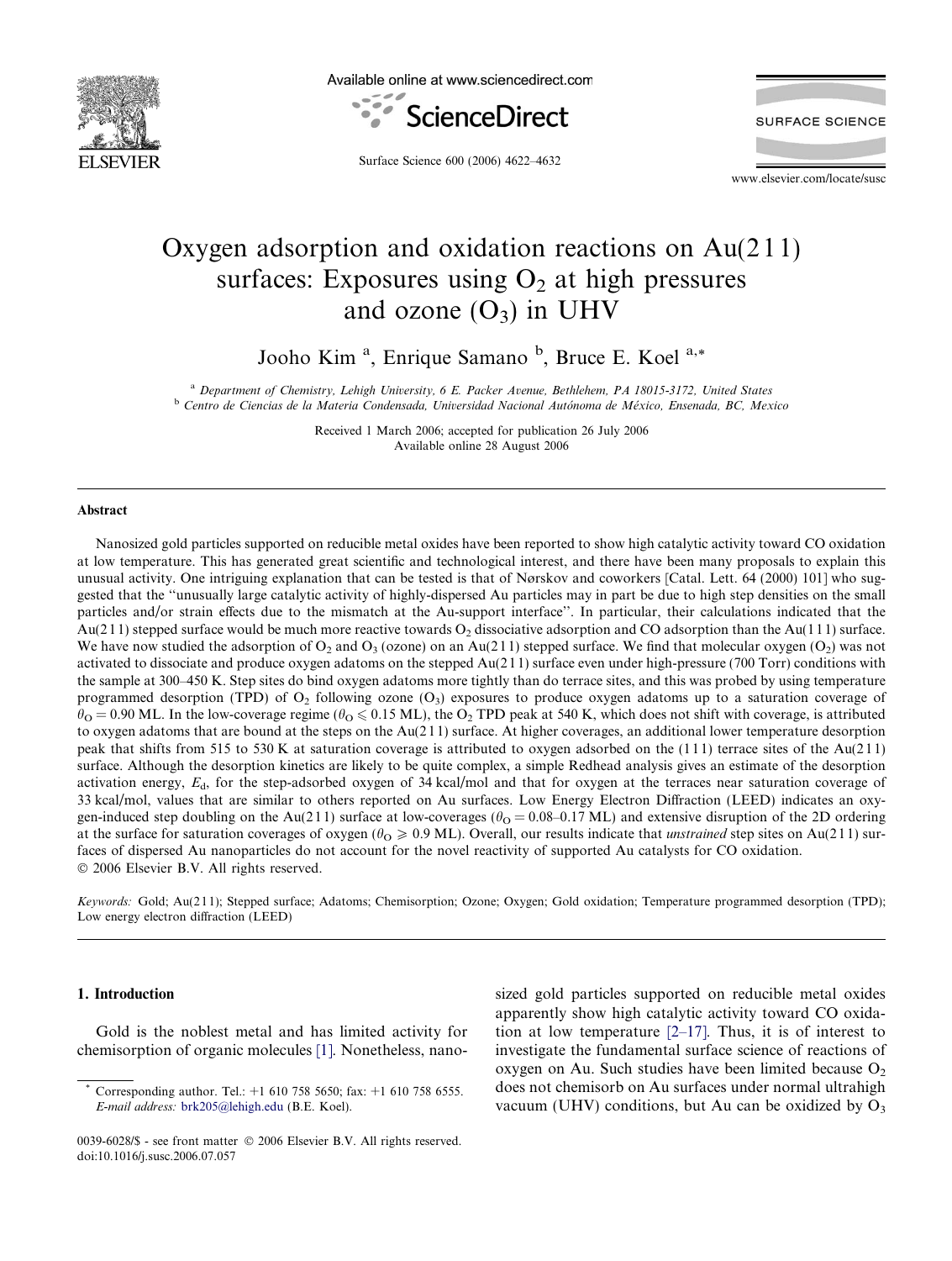(ozone) [\[18–20\]](#page-10-0), or other aggressive methods including  $O_2$ dissociation by a hot filament [\[21–24\],](#page-10-0) microwave-excited  $O<sub>2</sub>$  dosing [\[25,26\]](#page-10-0), oxygen reactive sputtering [\[27–29\],](#page-10-0) exposure to an  $O_2$  plasma [\[30,31\],](#page-10-0) and electron-induced dissociation of condensed layers of  $NO<sub>2</sub>$  [\[32,33\]](#page-10-0) or  $O<sub>2</sub>$  [\[34,35\].](#page-10-0)

Although there were some early reports of gold oxide formed on Au single crystals in UHV, Schrader [\[36\]](#page-10-0) observed that surface-segregated calcium could cause strongly bound oxygen chemisorption above 600 °C. Eley and Moore [\[37\]](#page-10-0) reported that very little oxygen could be chemisorbed on polycrystalline gold foil at less than 1000 K with  $P(O_2)$  < 5 × 10<sup>-5</sup> Torr. Legaré et al. [\[38\]](#page-10-0) investigated  $O_2$ adsorption on  $Au(111)$  and polycrystalline Au foil over temperatures from 25 to 850 °C and  $O_2$  pressures from  $10^{-8}$  to 10 Torr. Even though no oxygen species was found at  $25^{\circ}$ C for all pressures studied, oxygen could be adsorbed above 300  $\degree$ C and calcium enhanced oxygen adsorption on both surfaces. Those contradictions were explained by Pireaux et al. [\[39\]](#page-10-0) who reported that  $O_2$  did not dissociatively adsorb on gold surfaces under UHV conditions unless there were impurities (Ca, Mg, and Si) present. This explanation was confirmed by Canning et al. [\[23\]](#page-10-0).

Sault et al. [\[22\]](#page-10-0) investigated  $O_2$  adsorption on the Au(110)-(1  $\times$  2) surface using O<sub>2</sub> pressures up to 1400 Torr and temperatures from 300 to 500 K. No  $O_2$  dissociative adsorption was detected. Using  $O_2$  dissociation over a hot filament, they obtained a 0.95-ML coverage of oxygen adatoms. Recombinative  $O_2$  desorption took place to give a peak in TPD at 590 K, which corresponds to a desorption activation energy of 32 kcal/mol Recently,  $O_2$  adsorption on the Au(110)-(1  $\times$  2) surface between 28 and 700 K was studied by Gottfried et al. [\[34\]](#page-10-0) using several surface analytical techniques. Molecular adsorption of  $O<sub>2</sub>$  occurred at 28 K. Peaks in TPD were observed for  $O_2$  desorption at 51 and 45 K from the first layer (with a coverage of 0.30 ML  $O_2$ ), 37 K from the second layer, and 34 K from the multilayer. The binding energy of adsorbed  $O_2$  was estimated to be less than 3 kcal/mol.  $O_2$  adsorption was accompanied by a decrease in the work function of 0.22 eV upon completion of the first adsorbed layer. Ultraviolet photoelectron spectroscopy (UPS) and near-edge X-ray absorption fine structure spectroscopy (NEXAFS) showed typical signals for physisorbed  $O<sub>2</sub>$  layers at monolayer coverage on the surface. Oxygen adatoms were generated on the surface by ultraviolet (UV) irradiation and electron bombardment. Chemisorbed oxygen ( $\theta$ <sub>O</sub> < 0.20 ML) desorbed above 500 K with second-order kinetics and a desorption activation energy of 33 kcal/mol. An additional  $O<sub>2</sub>$  TPD peak at 490 K occurred above monolayer coverage, and this was attributed to decomposition of gold oxide.

In addition, Gottfried et al. [\[40\]](#page-10-0) reported oxidation of gold by oxygen-ion sputtering. From these surfaces, peaks in O2 TPD curves occurred between 350 and 950 K. Oxygen desorption at 415 K with  $E_d = 25$  kcal/mol was assigned to gold oxide decomposition and desorption at 545 and 620 K with  $E_d = 38$  kcal/mol was assigned to recombination of chemisorbed oxygen. An  $O<sub>2</sub>$  TPD peak at 850 K with  $E_d = 49$  kcal/mol was attributed to oxygen atoms dissolved in the bulk. During oxygen-ion sputtering, higher ion energies (5 keV, 3  $\mu$ A/cm<sup>2</sup>) favored occupation of bulk sites while lower energies (1 keV,  $1 \mu A/cm^2$ ) formed chemisorbed oxygen and gold oxide at the surface. Previous reports of oxygen desorption at temperatures above 600 K could be explained by oxygen in bulk sites.

 $O<sub>2</sub>$  does not dissociatively adsorb on Au(111) under UHV conditions [\[19,20\]](#page-10-0), however, Friend and coworkers [\[32\]](#page-10-0) have recently reported that the presence of oxygen on the reconstructed Au(111) surface increased the  $O_2$  dissociation probability by several orders of magnitude. In studies using ozone to produce oxygen adatoms with coverages up to 1.2 ML,  $O_2$  desorption from Au(111) was described by first-order kinetics with an activation energy of 30 kcal/mol near saturation coverage [\[19,20\]](#page-10-0). All oxygen was removed by thermal desorption of  $O<sub>2</sub>$  to leave a clean Au(111) surface after heating to  $600$  K.

King reported oxidation of polycrystalline gold films that were exposed to UV/ozone in laboratory air [\[41\]](#page-10-0). A gold oxide layer was formed that was  $17 \pm 4$  Å thick with an initial stoichiometry of  $Au_2O_3$ . Another study using Xray photoelectron spectroscopy (XPS) of (1 1 1)-textured Au films exposed to UV/ozone found 0.8-ML adsorbed oxygen and a few-ML thick gold oxide with a stoichiometry close to  $Au_2O_3$  [\[42\].](#page-10-0) Both oxygen states disappeared when heated to  $150-200$  °C. In addition, Koslowski et al. [\[30\]](#page-10-0) investigated the oxidation of preferentially (1 1 1)-oriented Au films in an oxygen plasma. The surface was oxidized to a depth of 4 nm, leading to a rough surface morphology. The gold surface was fully reduced by heating to 200  $\degree$ C.

A consistent picture of  $O_2$  chemistry on Au has emerged from all of this work, one in which it is nearly impossible to activate dissociative  $O_2$  adsorption on any metallic bulk gold surface. Of course, nanometer-sized particles of Au might be expected to have different chemistry than bulk Au (recent experimental results by Kim et al. [\[43\]](#page-10-0) show that Au atoms deposited directly onto an  $O_2$  multilayer at 22 K can dissociate  $O_2$  molecules to form Au–O clusters), and it is conceivable that steps, defects, or special crystal planes that are exposed and stabilized on such nanoparticles might explain the novel properties reported for nanometer-sized particles of Au. Indeed, Nørskov and coworkers [\[44\]](#page-10-0) suggested that the "unusually large catalytic activity of highly-dispersed Au particles may in part be due to high step densities on the small particles and/or strain effects due to the mismatch at the Au-support interface''. They concluded that oxygen adatoms were bound stronger on the stepped  $Au(211)$  surface than on the flat  $Au(111)$  surface based on calculations of the dissociative  $O_2$  and molecular  $O<sub>2</sub>$  adsorption energies. More importantly, they also concluded that the barrier for  $O<sub>2</sub>$  dissociation was lower at the steps regardless of whether  $O<sub>2</sub>$  dissociation occurred at the steps or on the support. This would lead to a higher CO oxidation rate in the vicinity of steps because the concentration of oxygen adatoms would be increased due to the lower barrier for  $O<sub>2</sub>$  dissociation.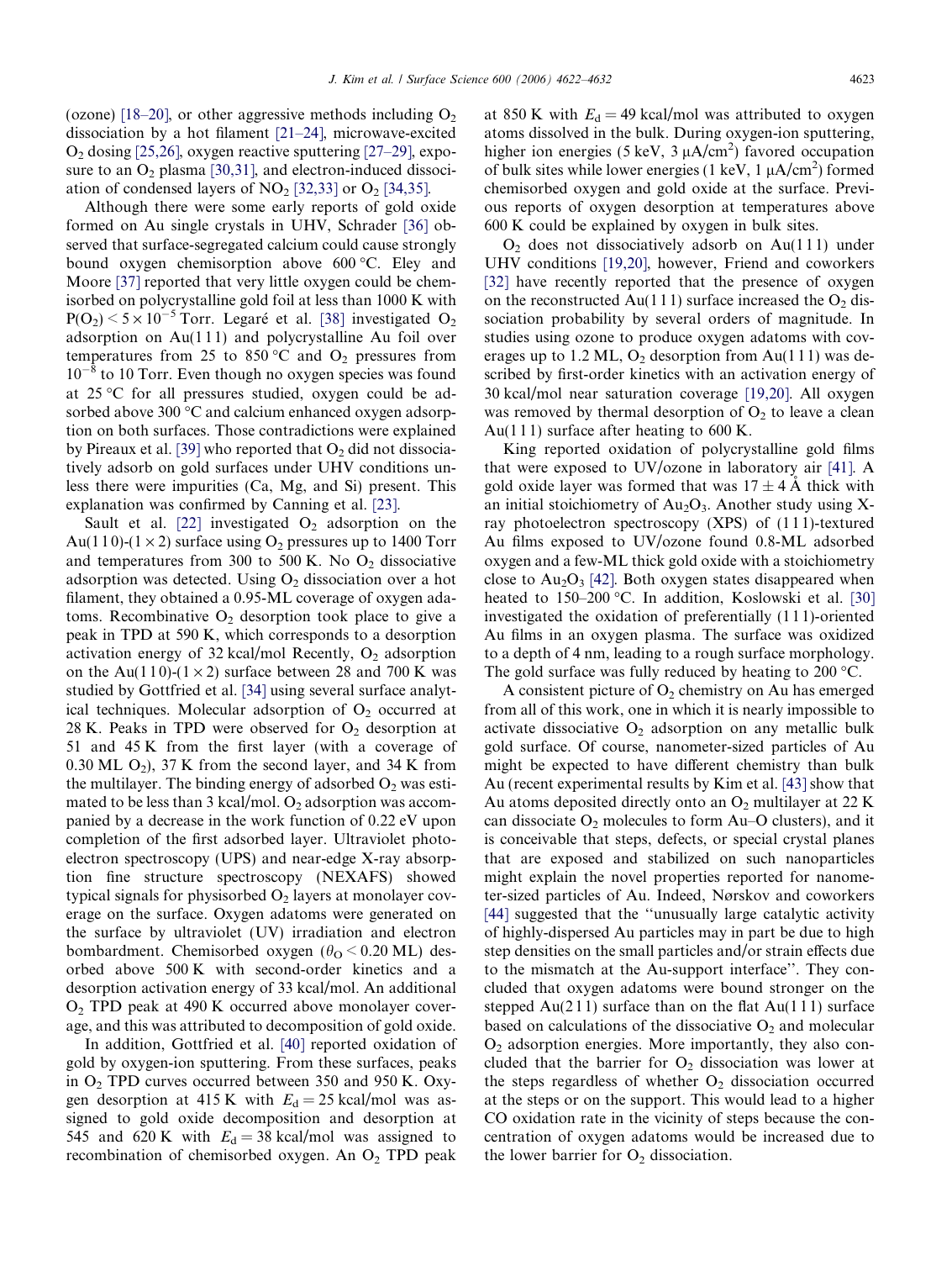Xu and Mavrikakis [\[45\]](#page-10-0) recently recalculated the molecular and atomic oxygen binding energies on the  $Au(111)$ and Au(211) surfaces, along with the  $O_2$  dissociation energy barriers. Their results indicate that molecular  $O<sub>2</sub>$  does not adsorb on the  $Au(111)$  surface while it does adsorb weakly on the Au(211) surface with  $E_{ads} = 3.6 \text{ kcal/mol}$ . They calculate that the binding energy of atomic oxygen is  $58.6$  kcal/mol on Au(111) and  $63.9$  kcal/mol on Au(211). They report activation barriers for  $O_2$  dissociation on stretched  $(10\%)$  and unstretched Au $(211)$  of  $E<sup>diss</sup> = 14.5$  and 25.8 kcal/mol, respectively. These barriers are much smaller than on a stretched  $Au(111)$  surface,  $E<sup>diss</sup> = 31.6$  kcal/mol. And so, even though O<sub>2</sub> dissociation is an activated process on gold, they conclude that ''steps and tensile strain substantially facilitate  $O_2$  activation on Au surfaces". Another calculation of the  $O<sub>2</sub>$  dissociation barrier on Au surfaces by Liu and Hu [\[46\]](#page-10-0) found that  $O_2$ does not dissociate on  $Au(211)$  because of a high barrier,  $E^{\text{diss}} = 21.4 \text{ kcal/mol}$ , although this is lower than  $E<sup>diss</sup> = 51.4$  kcal/mol on Au(111). They also propose that  $O<sub>2</sub>$  dissociation on Au surfaces, including Au particles, does not occur at low temperatures.

We reported herein results of our investigations of aspects of oxygen chemistry on a particular stepped surface, Au(211). The clean Au(211) surface has a structure in which three-atom wide terraces with local (111) orientation are separated by monatomic steps with  $(100)$  orienta-tion [\[47\].](#page-10-0)  $O_2$  was exposed on the Au(211) surface from UHV conditions up to high pressures (700 Torr) using an attached high-pressure reaction cell, and we also investigated ozone dosing under UHV conditions. Auger electron spectroscopy (AES), low energy electron diffraction (LEED), temperature program desorption (TPD) and infrared reflection–absorption spectroscopy (IRAS) were used to characterize these surfaces.

#### 2. Experimental methods

Experiments were conducted in a two-level stainless steel UHV chamber that has been described previously [\[48\].](#page-10-0) The system had a base pressure of  $2 \times 10^{-10}$  Torr. The lower level was equipped for AES, TPD, and LEED studies, and the upper level provided capabilities for  $Ar^+$ -ion sputtering, IRAS, and high-pressure kinetics studies in an attached batch reactor cell [\[49\]](#page-10-0). For high-pressure studies, two Baratron gauges (Type 122A) were connected to the reaction cell to measure pressure over the range of 1 mTorr to 1000 Torr.

A Au(2 1 1) crystal (Metal Crystal & Oxides, LTD, 10 mm dia., 2-mm thick) was mounted using two 0.015 in. dia. W wires attached to two 0.126 in.-dia. Ta rods that were pressed into a liquid-nitrogen cooled Cu block. The crystal could be heated resistively to 1100 K and cooled to 85 K as monitored by a chromel–alumel thermocouple pressed firmly (using Au foil) into a small hole in the side of the crystal. The crystal was cleaned by repeated cycles of  $Ar^+$ -ion sputtering (500 eV, 2  $\mu$ A) for 10 min with the

sample at 300 K and annealing at 985 K for 10 min in UHV. This procedure was repeated until the carbon peak in AES  $(E_p = 3 \text{ keV})$  did not decrease further  $(\theta_{\rm c}$  < 0.02 ML). After this, the crystal was exposed to  $1 \times 10^{-5}$ -Torr O<sub>2</sub> for 5 min with the sample temperature at 873 K and flashed to 985 K for 1 min. After this initial, extensive cleaning procedure, only limited sputtering was needed and exposure to  $1 \times 10^{-5}$ -Torr O<sub>2</sub> at 873 K for 5 min and flashing the surface to 985 K for 1 min was sufficient to remove any small carbon signal in AES.

High-purity  $O_2$  was used in the high-pressure experiments (Matheson Gas Products, UHP grade, 99.998% purity) without further purification. Ozone used for dosing in UHV was prepared in our laboratory using a commercial ozone generator as described elsewhere [\[20\]](#page-10-0).

TPD experiments were performed with the crystal in line-of-sight of the ionizer of the quadrupole mass spectrometer (QMS) and with a heating rate of  $3 K/s$ . QMS signals at  $m/e = 18$ , 28, 32 and 44 were monitored simultaneously. IRAS spectra were obtained by using a Mattson Infinity 60MI spectrometer operated at  $4 \text{ cm}^{-1}$  resolution and accumulating 1000 scans for each spectrum [\[50\].](#page-10-0)

Absolute coverages are used throughout this paper referenced to the Au surface atom density such that  $\theta = 1.0$  ML corresponds to  $1.48 \times 10^{15}$  atoms/cm<sup>2</sup>.

### 3. Results and discussion

## 3.1. Structure of the  $Au(211)$  surface

The LEED pattern that we obtained from a clean Au( $211$ ) surface is shown in [Fig. 1](#page-3-0)(a). The unit cell characterizing this pattern is shown as a white rectangle superimposed on the photograph. This pattern can be simply understood by describing the  $Au(211)$  surface in a microfacet notation denoted as  $3(111) \times (100)$ , i.e., a stepterrace structure consisting of three-atom wide terraces of  $(111)$  orientation and a monatomic step with a  $(100)$  orientation. Schematic drawings of this real-space structure of the  $Au(211)$  surface are shown in [Fig. 1](#page-3-0)(b) in side-view and (c) in top-view. The rectangle in the lower right corner of [Fig. 1\(](#page-3-0)c) indicates the primitive surface unit cell with a size of  $7.05 \times 2.88$  Å. Thus, the distance between LEED spots along the  $\left[\overline{1}11\right]$  direction is one-third of the distance between first-order spots from the (1 1 1) terraces because the step is separated by three-atom wide  $(1\,1\,1)$  terraces. Overall, the hexagonal pattern is from the (1 1 1) structure of the terraces.

# 3.2. Exposures using  $O_2$  in UHV on the Au(211) surface

A wide range of exposures of oxygen  $(O_2)$  was dosed on the  $Au(211)$  surface at several different temperatures of 85, 300, 400 and 450 K under UHV conditions. All but the largest exposures produced no measurable adsorption of any gases on the surface at any temperature. We show one set of TPD curves in [Fig. 2](#page-3-0) obtained after the largest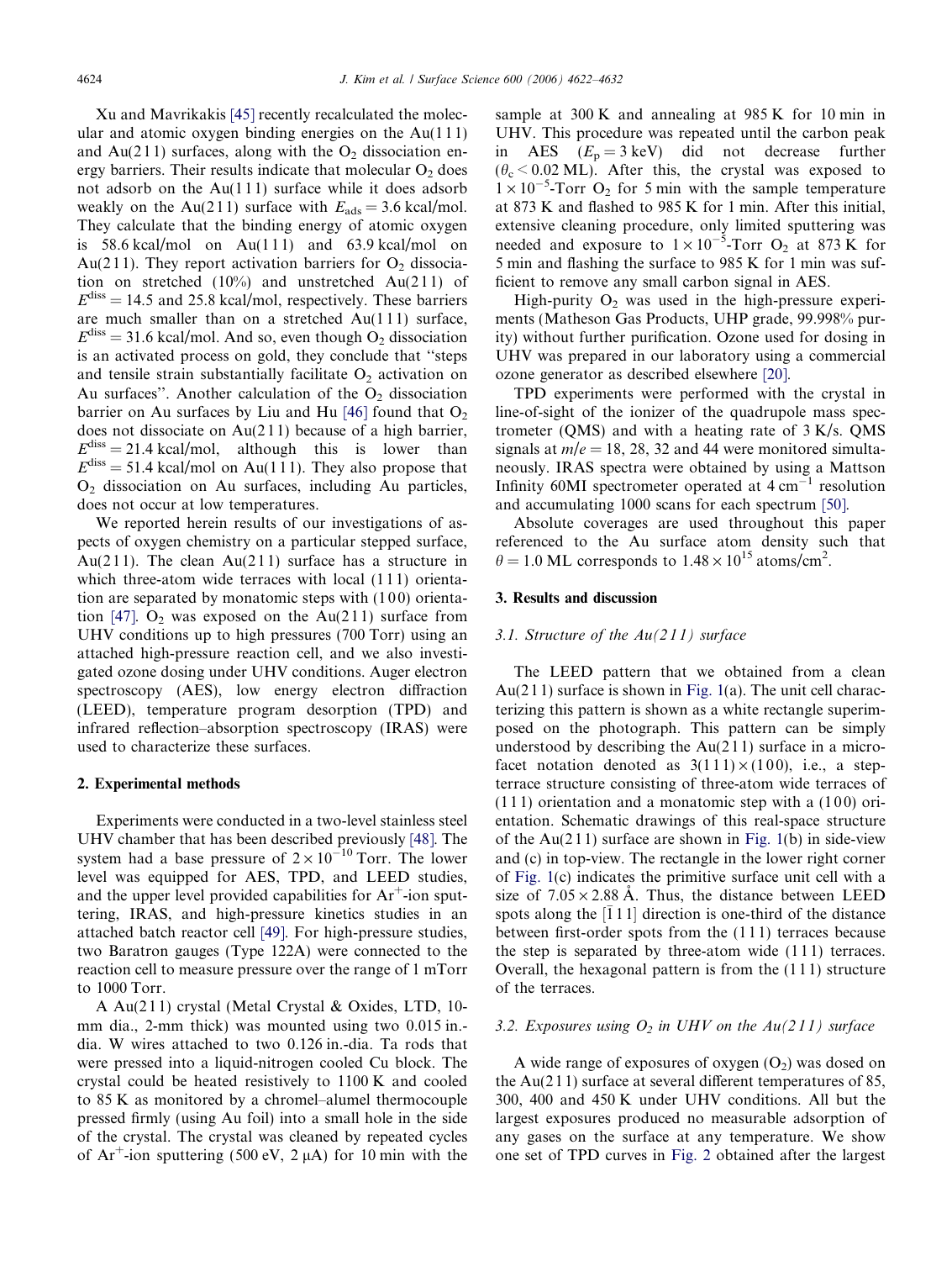<span id="page-3-0"></span>

Fig. 1. Structure of the Au(2 1 1) surface. (a) Photograph of the LEED pattern from the Au(211) surface obtained at a beam energy of 75 eV. (b) Side view and (c) top view of real-space schematic drawings of the Au(211) surface. The superimposed white rectangular box in (a) and (c) represents the unit cell of the  $Au(211)$  surface. The size of the unit cell is  $7.05 \times 2.88$  Å.

exposure that we utilized of  $6 \times 10^5$ -L O<sub>2</sub> on Au(211) at 85 K. This exposure was carried out using a stainless steel doser that provided direct line-of-sight dosing onto the Au(211) crystal face under conditions of  $1 \times 10^{-3}$ -Torr  $O<sub>2</sub>$  for 600 s with the ion gauge and ion pump turned off to avoid production of excited oxygen species (dynamic pumping was maintained by a 230 l/s turbomolecular pump). The subsequent TPD spectrum showed no detectable  $O<sub>2</sub>$  desorption peak near 530 K. For comparison, we show in this figure the  $O_2$  TPD peak (dashed curve) produced from 0.9 ML of oxygen adatoms formed by ozone  $(O_3)$  exposure (as discussed below) on Au(211). Thus,  $O_2$ does not dissociatively adsorb on the  $Au(211)$  surface at any temperature between 85 and 450 K under UHV condi-



Fig. 2. TPD curves after a  $6 \times 10^5$ -L O<sub>2</sub> exposure on Au(211) at 85 K. The dashed line provides the  $O<sub>2</sub>$  TPD curve obtained from 0.9-ML O/ Au(211) for comparison. The absence of a discernable peak above 500 K at  $m/e = 32$  indicates that oxygen adatoms were not formed on the Au(211) surface by  $O_2$  exposures.

tions. Such a large exposure understandably produces contaminant water coadsorption and desorption at 160 K [\[51\]](#page-10-0) and large ''background'' effects due to desorption from surfaces other than the  $Au(211)$  crystal face that produce broad peaks near 120 K. The sharp CO TPD peak at 160 K arises from coadsorbed CO that is trapped on the surface until the water multilayer desorption occurs.

AES spectra (not shown here) that were obtained following exposures of  $6 \times 10^5$ -L O<sub>2</sub> on Au(211) at 300, 400 and 450 K did not detect any oxygen on the surface. AES spectra obtained after dosing on the crystal at 85 K showed a small oxygen signal, but we associate this with the coadsorbed water and CO that was identified using TPD.

We also carried out additional  $O<sub>2</sub>$  dosing experiments on a Au(2 1 1) surface that had been atomically roughened by 500-eV  $Ar^+$ -ion sputtering at 300 K without annealing the surface to any higher temperature. The results were the same as those discussed above and no detectable reactivity was observed.

In addition, infrared reflection–absorption spectroscopy  $(IRAS)$  was used to probe the Au(211) surface after these  $O<sub>2</sub>$  exposures. IR spectra obtained from Au clusters deposited in a  $O_2/Ar$  matrix at 10 K have been used previously to identify a  $Au$ – $O_2$  complex based on a vibrational band at 1092 cm-<sup>1</sup> [\[52\].](#page-10-0) We did not observe any vibrational bands that we felt comfortable assigning to physisorbed or chemisorbed  $O_2$  species on the Au(211) surface under any of the conditions discussed above. Specifically, IRAS spectra that were obtained following an exposure of  $6 \times 10^5$ -L O<sub>2</sub> on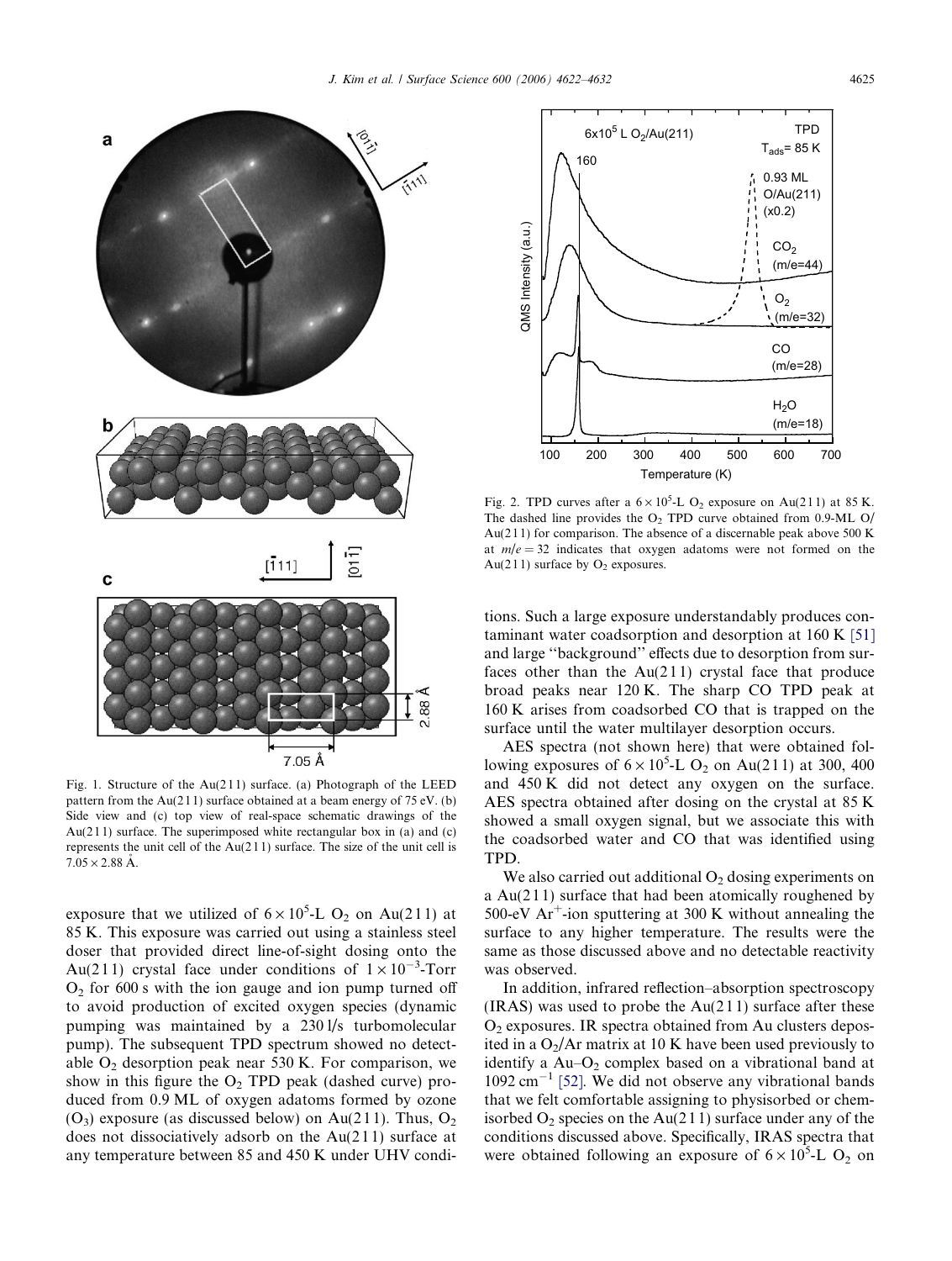<span id="page-4-0"></span>Au(211) at  $85 K$ , and after the surface was annealed sequentially to 150, 180, 240 and 300 K and then re-cooled to 85 K [\[49\],](#page-10-0) showed only bands that we associated with condensed water and coadsorbed CO on the surface.

# 3.3. Exposures using  $O_2$  at high pressures ( $\sim$ 1 atm) on the  $Au(211)$  surface

 $O<sub>2</sub>$  could be exposed on the Au(211) surface at pressures up to 1 atm by utilizing the high-pressure reactor cell that was attached to the UHV chamber. This antechamber is normally open directly to the UHV environment and thus is maintained in a relatively clean and evacuated condition prior to isolation and pressurization. A number of highpressure  $O_2$  experiments were carried out using the following procedure. The clean  $Au(211)$  crystal at 300 K or above was isolated from UHV in the reactor cell by closing a 2 - 3/4 in. OD gate valve. The cell was then pressurized at up to 700 Torr of  $O_2$ . Experiments with the crystal at elevated temperatures of 400 and 450 K were carried out by first heating the crystal to temperature in the high-pressure gas and then cooling the crystal back to 300 K prior to evacuation. A number of  $O_2$ -exposure experiments over the pressure range of  $1-700$  Torr  $O_2$  were performed with the Au(211) surface at 300, 400 and 450 K. Fig. 3 shows data from one set of such experiments in which AES spectra were obtained following exposure of 700-Torr  $O_2$  for 5 min on the Au(2 1 1) surface at 300–450 K. We conclude, based on these results, that the amount of oxygen uptake on the Au(211) surface from these high-pressure  $O_2$  exposures was clearly less than  $\theta_{\text{O}} \leq 0.07 \text{ ML}$ , and we always



Fig. 3. AES spectra obtained after high pressure  $O_2$  exposures (700 Torr, 5 min) of the Au(211) surface at 300, 400 and 450 K. Submonolayer amounts of carbon from hydrocarbon contamination were observed in some cases at the highest pressure conditions.

have to be concerned about contamination issues when observing such a small amount. This value for the maximum oxygen coverage was obtained by comparing the O(517 eV)/Au(240 eV) AES peak-to-peak height ratio with the calibration determined in a previous study in our group [\[20\]](#page-10-0). The small carbon AES signal at 272 eV kinetic energy (KE), estimated to be  $\theta_c \le 0.3$  ML based on our experience, understandably arises from hydrocarbon contamination from such high-pressure conditions and is not sufficient to affect our results substantially.

Given our previous results on  $Au(111)$  surfaces showing a high CO reaction probability with oxygen adatoms [\[19\]](#page-10-0), we were concerned about the possibility that oxygen adatoms formed by  $O<sub>2</sub>$  dissociation under high-pressure conditions could be titrated by the small concentration of CO present as an impurity in the high-pressure gas, making it appear that no  $O_2$  dissociation occurred. Although it does not completely prove that reductant contamination is not a problem, we carried out the following control experiment. The  $Au(211)$  surface was first precovered by oxygen adatoms with  $\theta_{\rm O} = 0.15$  ML in the UHV chamber by using the hot filament of the QMS and then subsequently placed within the high-pressure reactor and exposed to 10-Torr  $O_2$ for 20 min at 300 K. After removing the  $Au(211)$  crystal from the reactor cell, AES showed a decrease in the oxygen AES signal equivalent to 0.05 ML, or 35% of the initial oxygen coverage. This indicates that the rate of  $O_2$  dissociation to produce surface-bound oxygen is smaller than the rate of surface reduction by CO that results from the trace contamination in the cell from high-pressure  $O_2$ . This indicates that CO reduction would only decrease the apparent extent of oxygen uptake, but not eliminate evidence for it, and so the Au(211) surface at 300–450 K is quite unreactive for  $O_2$  dissociation.

One can calculate a lower limit on the dissociation activation energy barrier  $E^{\text{diss}}$  on the Au(211) surface from the high-pressure  $O_2$  exposure given in these experiments. Consider that  $O_2$  dissociative adsorption occurs via the following elementary reaction steps:

$$
O_2(g) \overset{k_{ad}}{\underset{k_d}{\rightleftarrows}} O_2(ad) \tag{1}
$$

$$
O_2(ad) \stackrel{k_{diss}}{\to} 2O(ad)
$$
 (2)

The adsorption rate,  $R_{\text{ad}}$ , in reaction 1 is given by

$$
R_{\rm ad} = k_{\rm ad} (\mathbf{P}_{\rm O_2}) \tag{3}
$$

where  $k_{ad}$  is the adsorption rate constant. The desorption rate,  $R_d$ , in Eq. (1) is given by

$$
R_{\rm d} = \frac{\rm d[O_2(ad)]}{\rm d}t = -k_{\rm d}[O_2(ad)] \tag{4}
$$

where  $k_d$  is desorption rate constant. The  $O_2$  dissociation rate,  $R_{\text{diss}}$ , in Eq. (2) can be written as

$$
R_{\text{diss}} = \frac{\text{d}[O(ad)]}{\text{d}t} = 2k_{\text{diss}}[O_2(ad)]f(\theta)
$$
\n(5)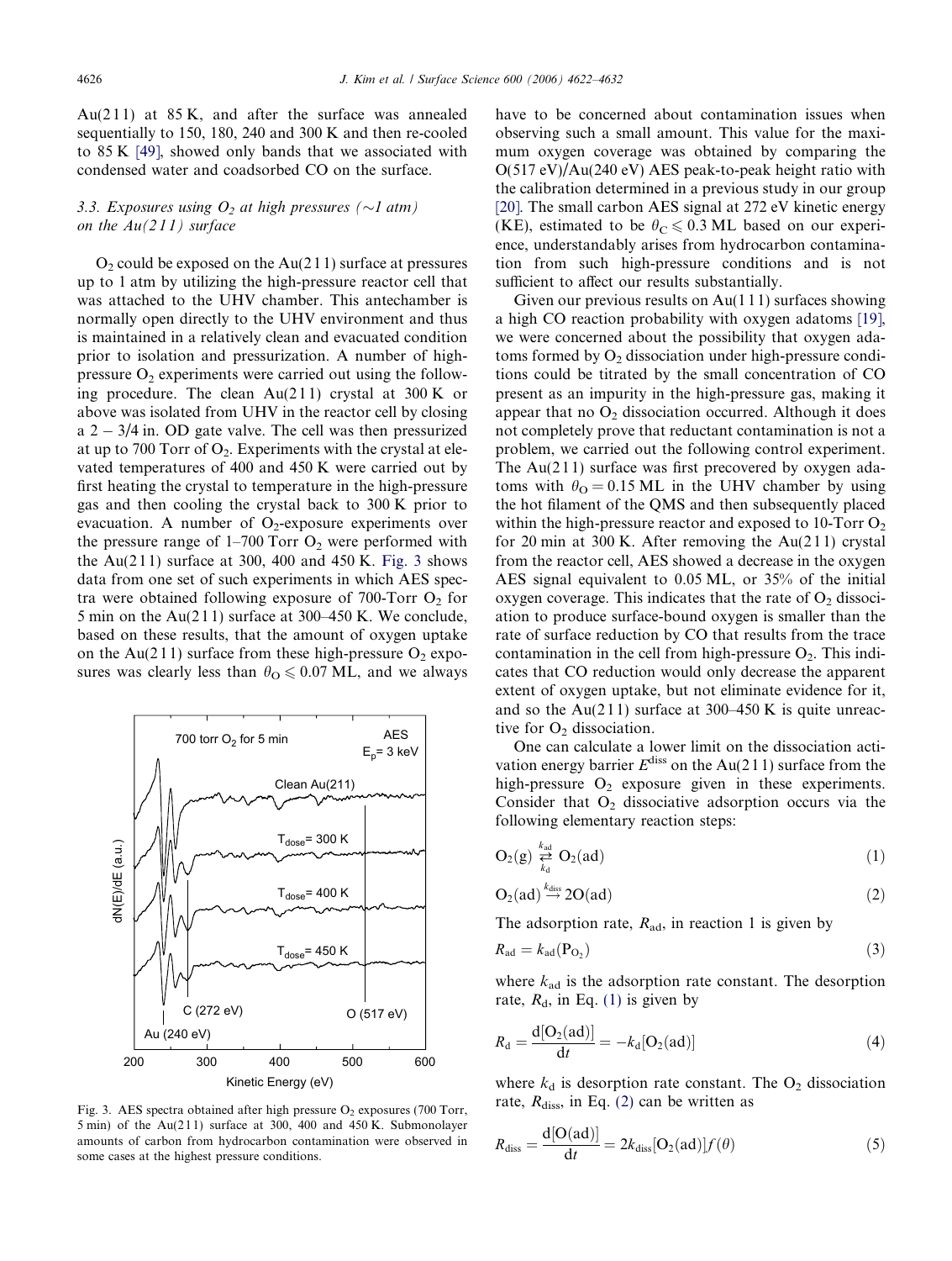<span id="page-5-0"></span>where  $f(\theta)$  is a structure factor involving the coverage  $\theta$ , which here is given by  $(1 - \theta_0)^2$  since two adjacent empty sites on the surface are needed for dissociation, and  $k_{\text{diss}}$ is the dissociation rate constant. Using a steady-state approximation, which assumes that the concentration of the  $O<sub>2</sub>(ad)$  intermediate does not change significantly during the reaction, we can write

$$
[O_2(ad)] = \frac{k_{ad}}{k_d + k_{diss}f(\theta)}(P_{O_2})
$$
\n(6)

Substituting this expression for  $[O_2(ad)]$  into Eq. [\(5\)](#page-4-0) and assuming that for the pre-exponential factors  $v_d = v_{\text{diss}}$ , we can now write a final, general expression for dissociative adsorption as

$$
R_{\text{diss}} = \frac{\text{d}[O(\text{ad})]}{\text{d}t} = 2 \frac{1}{\sqrt{2\pi m k_{\text{B}}T}} \exp\left(-\frac{E_{\text{ads}}}{RT}\right)
$$

$$
\times \frac{1}{\frac{1}{f(\theta)} \exp\left(-\frac{E_{\text{d}} + E^{\text{diss}}}{RT}\right) + 1} (P_{\text{O}_2}) \tag{7}
$$

where  $E_{ads}$  is the barrier to molecular  $O_2$  adsorption, and  $E_d$  is the  $O_2$  desorption activation energy. It is safe to assume that  $E_{ads} = 0$  because  $O_2$  is only weakly physisorbed on the Au surface, and so when we solve Eq. (6) for  $E^{\text{diss}}$ we find

$$
E^{\text{diss}} = E_{\text{d}} + RT \ln \left( \frac{f(\theta)(P_{\text{O}_2})}{R_{\text{diss}}} \cdot \frac{2}{\sqrt{2\pi mk_{\text{B}}T}} - f(\theta) \right) \tag{8}
$$

This equation can be used to estimate  $E<sup>diss</sup>$  by utilizing the parameters of the experiment along with a value for  $E_d$ . This latter value can be calculated from  $O_2$  TPD data in which  $T_p = 45$  K [\[34,43\],](#page-10-0) indicating that  $E_d = 2.7$  kcal/ mol (from Redhead analysis, first order desorption, and  $v = 10^{13} \text{ s}^{-1}$ ). Finally, we calculate an upper limit on the value of  $R<sub>diss</sub>$  by assuming that the oxygen coverage of  $0.07$  ML found after high-pressure O<sub>2</sub> exposure with  $P_{\text{O}_2}$  = 700 Torr for 5 min with the substrate at 450 K was created from dissociative  $O<sub>2</sub>$  adsorption (and not from any contamination reaction), then  $R_{\text{diss}}$  < (0.07 ML/300 s) or  $2.33 \times 10^{-4}$  ML s<sup>-1</sup>. This rate can be converted to  $R_{\text{diss}}$  < 3.45 × 10<sup>15</sup> atoms m<sup>-2</sup> s<sup>-1</sup> using the Au(211) surface atom density of  $1.48 \times 10^{15}$  atoms cm<sup>-2</sup>. This calculation provides then a lower limit on the activation energy barrier for  $O_2$  dissociation,  $E^{diss}$  of 27 kcal/mol on the  $Au(211)$  crystal surface.

Even though we could not reliably extend our measurements to include higher pressures and temperatures in order to determine a value for  $E^{\text{diss}}$ , our estimate of a lower limit establishes that this is a relatively high value and that there is no facile pathway for  $O_2$  thermal dissociation to produce oxygen adatoms on the stepped Au(2 1 1) surface. Another experimental number available is also a lower limit for  $E^{\text{diss}}$  of 36 kcal/mol that we can calculate from the data of Sault et al. [\[22\]](#page-10-0) investigating  $O_2$  adsorption on the Au(110)-(1 × 2) surface using  $O_2$  pressures up to 1400 Torr and temperatures from 300 to 500 K. We note the report of a value of 81 kcal/mol for  $O_2$  dissociative

adsorption on the Au(110)-(1 × 2) surface in Ref. [\[53\],](#page-10-0) but the origin of this number is unclear. We can compare also to results from theoretical calculations, and we note that our lower limit is larger than those values for  $O_2$  dissociation on stretched  $(10\%)$  and unstretched Au(211) of  $E<sup>diss</sup> = 14.5$  and 25.8 kcal/mol, respectively [\[45\].](#page-10-0) Liu and Hu [\[46\]](#page-10-0), based on other theoretical calculations, concluded that  $O_2$  does not dissociate on Au(211) because of a high barrier,  $E^{\text{diss}} = 21.4$  kcal/mol, although this was lower than their calculation of  $E^{diss} = 51.4$  kcal/mol on Au(111).

# 3.4. Ozone  $(O_3)$  exposures on the  $Au(211)$  surface in UHV

Oxygen uptake on the  $Au(211)$  surface was investigated under UHV conditions by dosing the reactive oxidant ozone.  $O_2$  TPD curves after various  $O_3$  exposures on the Au( $211$ ) surface at 300 K are shown in Fig. 4. Nearly identical curves were generated by pre-annealing the surface to increasingly higher temperatures prior to taking the TPD curves following a saturation exposure of  $O_3$  on a surface at 300 K. The  $O_2$  TPD peak appeared initially at 540 K and did not shift with increasing oxygen coverage in the low-coverage regime ( $\theta_{\text{O}} \leq 0.15 \text{ ML}$ ). At higher coverages, additional low-temperature desorption appeared with a peak at 515 K for  $\theta_{\text{O}} = 0.27 \text{ ML}$ , and this shifted to 530 K at saturation coverage. The peak at 540 K at low coverage is attributed to oxygen adatoms that are bound at the steps on the  $Au(211)$  surface, because such a hightemperature feature did not appear in  $O<sub>2</sub>$  TPD curves following ozone exposures on the  $Au(111)$  surface [\[20\].](#page-10-0) The low-temperature  $O_2$  desorption feature is assigned to



Fig. 4.  $O_2$  TPD curves following ozone exposures on a Au(211) surface at 300 K. The peak at 540 K in the low-coverage regime ( $\theta_{\text{O}} \le 0.15 \text{ ML}$ ) can be attributed to oxygen adsorbed on the step sites.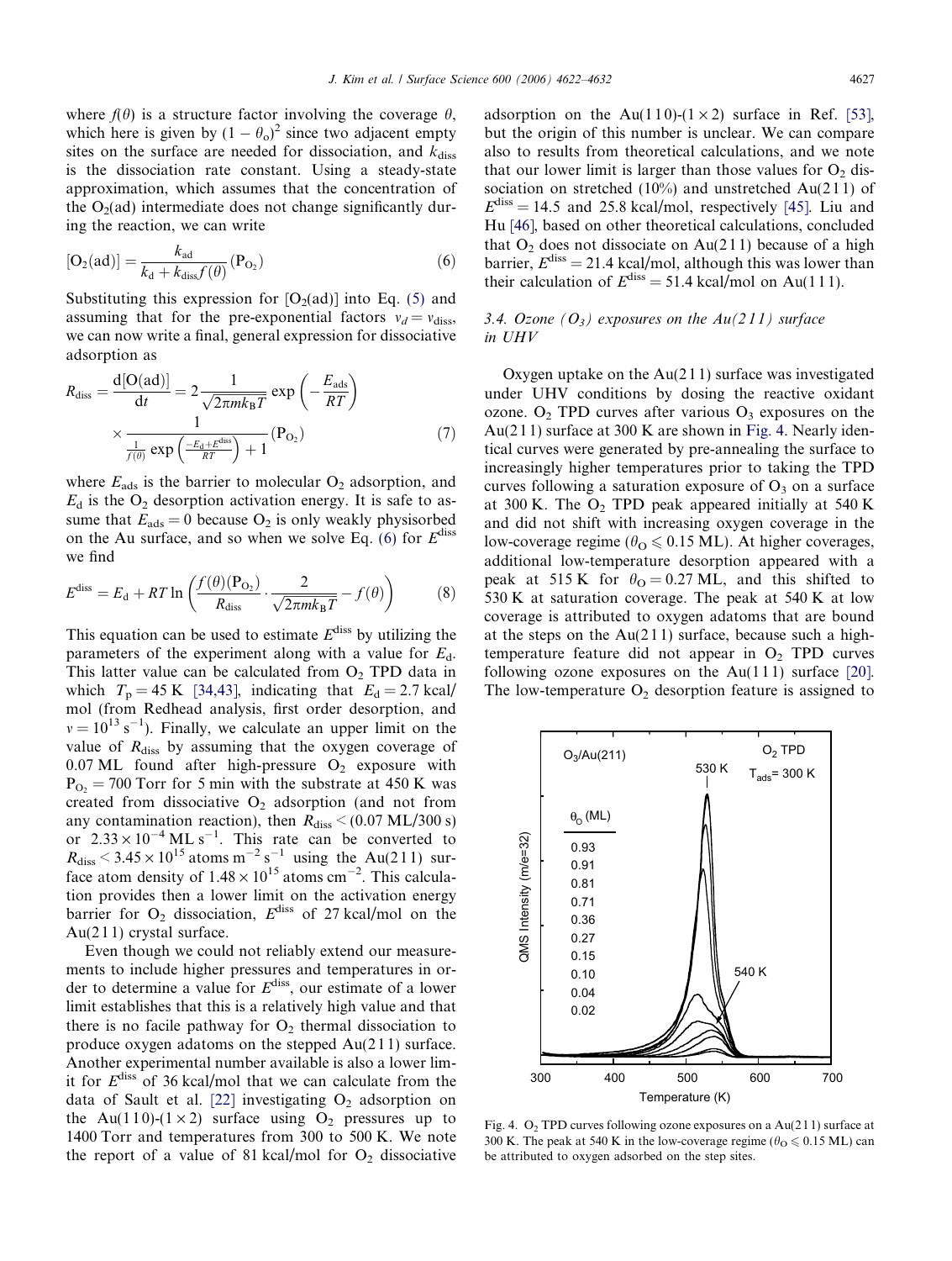oxygen adsorbed on the  $(111)$  terrace sites of the Au $(211)$ surface. This assignment is supported by the observation that this low-temperature  $O_2$  TPD peak shifts to higher temperatures with increasing oxygen coverage as was observed for the  $O_2$  TPD peak from the Au(111) surface [\[20\]](#page-10-0). Gottfried et al. [\[35\]](#page-10-0) also observed a peak shift to higher temperatures at higher coverages on  $Au(110)$ , but the low-coverage behavior was different because of the step sites on the  $Au(211)$  surface.

The uptake curve given in Fig. 5 provides the  $O<sub>2</sub>$  TPD peak areas from these experiments, along with values of the  $O(517 \text{ eV})/Au(240 \text{ eV})$  peak-to-peak height ratio measured from AES spectra that were taken before heating to obtain the TPD data. AES provides a method to determine the absolute oxygen coverage on the surface after saturation of the uptake. A calibration was obtained in a previous study between the O(517 eV)/Au(240 eV) AES peak-to-peak height ratio and the absolute oxygen adatom coverage [\[20\]](#page-10-0). Based on that calibration, we estimate that the saturation coverage from ozone dosing on the Au(211) surface at 300 K is  $\theta_{\text{O}} = 0.90$  ( $\pm 0.04$ ) ML. The good agreement of the AES and  $O<sub>2</sub>$  TPD data to provide a single uptake curve establishes that there are no loss channels for adsorbed oxygen other than  $O<sub>2</sub>$  desorption during TPD (e.g., diffusion of oxygen into the bulk of the Au crystal). In addition, the linear increase in the oxygen coverage with increasing ozone exposure means that the ozone dissociative sticking coefficient is constant, independent of oxygen precoverage, and ozone dissociative adsorption follows precursor-mediated adsorption kinetics.

The activation energy for  $O_2$  thermal desorption,  $E_d$ , can be roughly estimated by using Redhead analysis [\[54\]](#page-10-0). For  $O_2$  desorption in the peak at 540 K at low coverages  $(\theta_{\text{O}} \leq 0.15 \text{ ML})$ ,  $E_{\text{d}} = 34 \text{ kcal/mol}$  assuming a pre-expo-



Fig. 5. Oxygen uptake curve obtained for ozone exposures on a Au(2 1 1) surface at 300 K. There is a quantitative mapping of the  $O(514 \text{ eV})/$ Au(240 eV) AES ratio to the  $O_2$  TPD area, and so the AES ratio is directly proportional to the O coverage on the Au(2 1 1) surface.

nential factor for desorption of  $1 \times 10^{13}$  s<sup>-1</sup> and first-order desorption kinetics. As terrace sites are populated, the value of  $E_d$  decreases to 32–33 kcal/mol at higher coverages. Recombinative  $O_2$  desorption from oxygen adatoms at the Au $(111)$  surface occurred in a peak that shifted from 520 to 550 K with increasing coverage, and appeared to follow first-order kinetics [\[20\].](#page-10-0) From the Au(1 1 1) surface, the value of  $E_d$  estimated by using Redhead analysis was 32– 34 kcal/mol If one corrects for the different heating rate in Ref. [\[20\]](#page-10-0), which was  $8.5$  K/s, to that used by us  $(3 \text{ K})$ s), the  $O<sub>2</sub>$  desorption peak temperatures of the two studies are the same at high coverages. This indicates that oxygen desorbs from similar chemical states at high coverages on the Au( $211$ ) and (111) surfaces. Oxygen desorbs from similar chemical states at low coverages on the  $Au(211)$  and (1 1 1) surfaces as well, because the temperature and values of  $E_d$  on the two surfaces are still quite close.

It is of interest to try to make a better estimate of the value of  $E_d$  for  $O_2$  desorption from the step-sites on the Au(211) surface. One can use the Polanyi–Wigner equation to determine  $E<sub>d</sub>$ , along with values for the pre-exponential factor,  $v_n$  and the reaction order, n [\[55–57\]:](#page-10-0)

$$
Rate = \theta^n v_n e^{-E_d/RT}
$$
 (9)

where  $\theta$  is the coverage (ML). Taking the logarithm of both sides of Eq. (9) and rearranging yields

$$
\ln R - n \ln \theta = \ln v_n - E_d / RT \tag{10}
$$

Thus, a plot of  $(\ln R - n \ln \theta)$  versus  $(1/T)$  has a slope of  $-E_d/R$  and a y-intercept of  $\ln v_n$ . Notably, this plot is only linear for the correct choice of *n* and if  $E_d$  and *v* are not strong functions of  $\theta$ . Such a plot is shown in [Fig. 6](#page-7-0) from the TPD curve for  $\theta_{\text{O}} = 0.15 \text{ ML}$  in [Fig. 4](#page-5-0). The choice of  $n = 1$  produces the best straight-line fit. Other choices of n gave the expected curves for incorrect choices of the reaction order, and indicates that oxygen desorption at low coverages follows apparent first-order kinetics. From this plot,  $E_d$  was calculated to be 24 kcal/mol with  $v_1 = 2 \times 10^{14} \text{ s}^{-1}$ . However, we believe that this estimate of the value of  $E_d$  for  $O_2$  desorption from Au(211) stepsites is too low, which could arise from strong coverage dependencies of rate parameters ( $v_n$  and  $E_d$ ) and/or the much more complicated kinetics that would occur from surface restructuring and/or island dissolution. Also, other plots like that in [Fig. 6](#page-7-0) showed large changes in  $E_d$  depending on the coverage used. Thus, we prefer to estimate the increased stability of oxygen at steps versus terrace sites, which corresponds to the difference in peak temperatures of 515 versus 540 K in TPD, by using the simpler Redhead values.

Of course it would be useful if we could use the value of  $E_d$  to determine a value for the Au–O bond dissociation energy on this surface or to be able to say something about any change that occurred in the barrier for  $O<sub>2</sub>$  dissociative adsorption,  $E^{\text{diss}}$ , between the Au(211) and (111) surfaces. After all, in general,  $E_d$  arises from  $E_{ads} + E^{diss}$ , where  $E_{ads}$ is the energy for  $O_2$  dissociative adsorption. However, in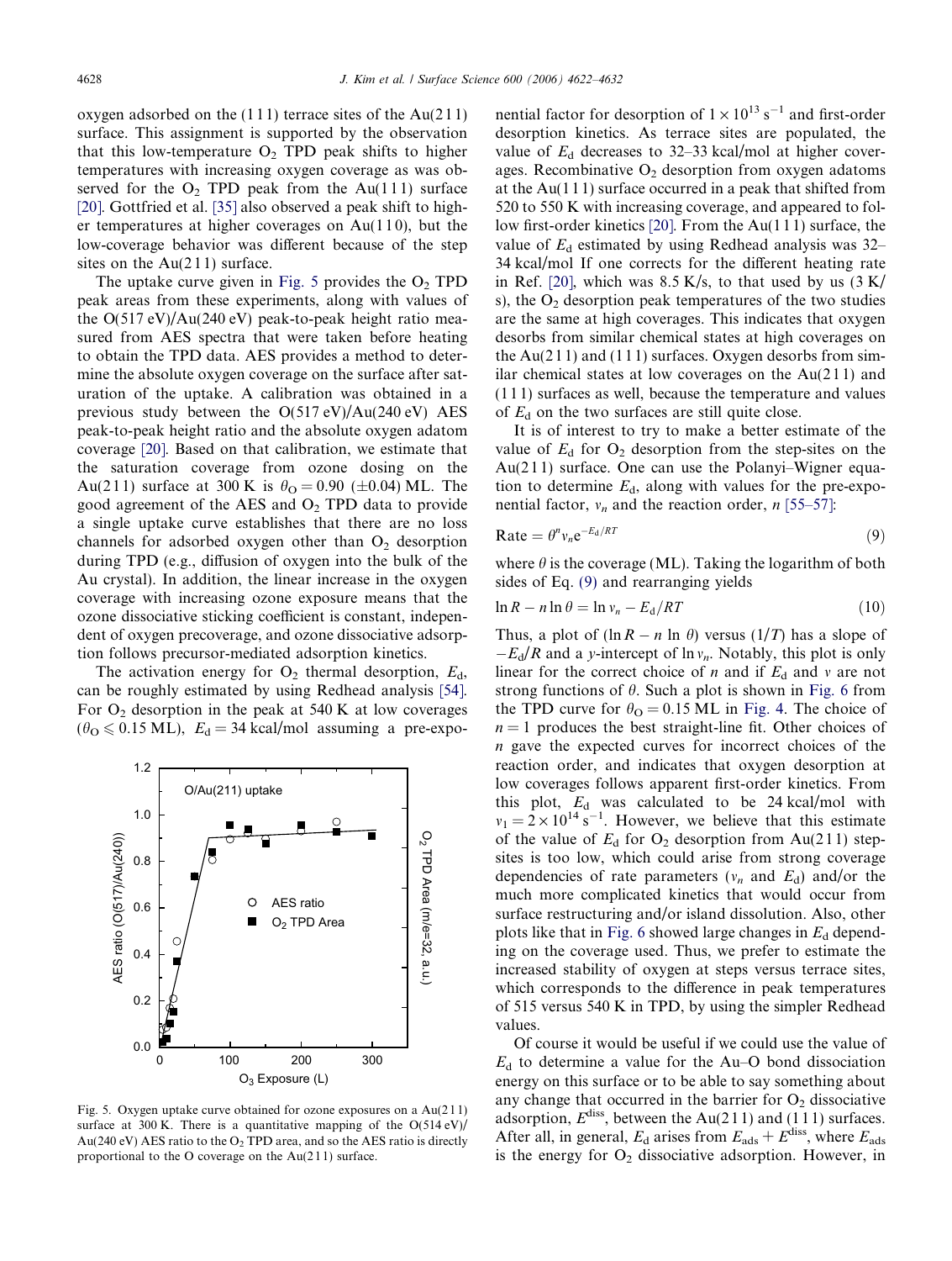<span id="page-7-0"></span>

Fig. 6. O<sub>2</sub> TPD curves for  $\theta_{\text{O}} = 0.15$  ML plotted according to the method of Parker et al. [\[56,57\]](#page-10-0). Plots for several choices of  $n$ , the desorption kinetic order, are shown, and only the data for  $n = 1$  can be described well by a line in the region of  $T_p = 540$  K.

this case,  $O_2$  desorption is likely rate-limited by some other process on  $Au(211)$  and  $(111)$  surfaces, as evident by the apparent first-order desorption kinetics. This would mean that  $O_2$  desorption kinetics are not reflecting the barrier  $E<sup>diss</sup>$  and we cannot make firm conclusions about the relative sizes of  $E^{\text{diss}}(211)$  versus  $E^{\text{diss}}(111)$ . Saliba et al. [\[20\]](#page-10-0) proposed that first-order  $O_2$  desorption kinetics on Au(111) was due to the rate-determining step in the  $O_2$ desorption process at low coverages being the conversion of oxidic oxygen to chemisorbed oxygen. First-order kinetics observed for oxygen desorption on Au(2 1 1) at low coverages may have a similar explanation.

It is useful to compare our  $O<sub>2</sub>$  TPD curves to those in the previous report of Sault et al.  $[22]$  from the Au(110)- $(1 \times 2)$  surface. They assigned the low-coverage region to have second-order desorption kinetics, the mid-coverage region to have first-order kinetics, and the highest coverage region to follow zero-order kinetics. They calculated a value for  $E_d$  of 32 kcal/mol with a pre-exponential factor of  $1.3 \times 10^{12}$  s<sup>-1</sup> at  $\theta_{\text{O}} = 0.25$  ML. In another study of O<sub>2</sub> desorption from Au(110)-(1  $\times$  2), Gottfried et al. [\[34\]](#page-10-0) assigned second-order desorption kinetics to the lower coverages ( $\theta_{\text{O}} \le 0.25 \text{ ML}$ ) and calculated  $E_{\text{d}} = 34 \text{ kcal/mol}$  at submonolayer coverages ( $\theta_{\text{O}} \leq 1.0 \text{ ML}$ ). They also reported an additional  $O<sub>2</sub>$  desorption peak at 490 K for coverages higher than one monolayer and attributed this peak to the decomposition of an oxidic species. A later, more detailed investigation and analysis by these authors [\[35\]](#page-10-0) showed very complex desorption kinetics for this system, including 'autocatalytic' desorption at coverages  $0.35 \text{ ML} \le \theta_{\text{O}} \le 1.0 \text{ ML}$  that shifts the desorption peak to higher temperature and narrows the width of the peak. We also mention a report of a higher  $O<sub>2</sub>$  desorption peak temperature of 545 K for O adatoms on  $\geq$ 6-monolayers Au nanoparticles supported on  $TiO<sub>2</sub>(110)$ , which is qualitatively consistent with our results [\[24\]](#page-10-0).

# 3.5. LEED studies of oxygen uptake from  $O_3$  exposures on  $Au(211)$  in UHV

LEED was used to investigate the 2D ordering of the oxygen-covered Au(211) surface following  $O_3$  exposures on Au(2 1 1) at 300 K. Photographs of the resulting LEED patterns are shown in [Fig. 7.](#page-8-0) Increasing the  $O_3$  exposure increased the coverage of oxygen on the surface as indicated below each LEED photograph. The oxygen concentration was determined by using AES as described above.

The upper left-hand picture in [Fig. 7](#page-8-0) provides a LEED pattern for the clean  $Au(211)$  surface prior to any ozone dosing. As discussed for [Fig. 1](#page-3-0), the clean  $Au(211)$  surface can be understood as a step-terrace structure consisting of three-atom wide terraces of  $(111)$  orientation and a monatomic step with a (100) orientation, or  $3(111) \times (100)$ in microfacet notation. This gives rise to an overall hexagonal LEED pattern, from the  $(111)$  structure of the terraces, but with a rectangular unit cell from LEED spots along the  $[\bar{1}11]$  direction at one-third of the distance between first-order spots from the (1 1 1) terraces due to separation of the steps by three-atom wide (1 1 1) terraces. In this LEED pattern, and other subsequent ones, ''streaking" or extra intensity along the  $\left[ \overline{1} \, 1 \, \overline{1} \right]$  direction was observed because of the presence of additional step separations, i.e.,  $3, 4, 5, \ldots$ -atom wide (111) terraces.

[Fig. 7](#page-8-0) shows that oxygen uptake to  $\theta_{\rm O} = 0.16$ –0.24 ML proceeds without significant increases in the background intensity or spot broadening. However, new spots appear at  $\frac{1}{6}$  of the distance of the first-order (111) spots, which indicates a doubling of the unit cell size of the clean surface. We interpret this to mean that oxygen uptake to  $\theta_{\rm O} = 0.16$ – 0.24 ML is localized at step sites, and this induces a ''stepdoubling" on the  $Au(211)$  surface in which adjacent steps are now separated by six-atom wide (1 1 1) terraces. The surface order indicated by LEED appears to be maintained at a quality that is the same as that of the clean Au(2 1 1) surface. Oxygen uptake exceeding  $\theta_{\rm O} = 0.3$  ML diminishes more strongly the intensity of all spots and causes an increase in the background intensity because of the formation of a disordered oxygen layer and eventual disordering of the step structure. No spots characteristic of steps on the surface were observed for  $\theta_{\text{O}} = 0.76$ –1.0 ML. The strong diffuse intensity and sharp  $(111)$  spots in the LEED pattern for the saturation oxygen coverage indicates a disordered overlayer on top of  $(111)$  terraces.

In addition, LEED was used to investigate the thermally induced 2D ordering of the disordered saturation oxygen monolayer formed on the  $Au(211)$  surface at 300 K. A saturation coverage of oxygen was produced by a 100-L  $O_3$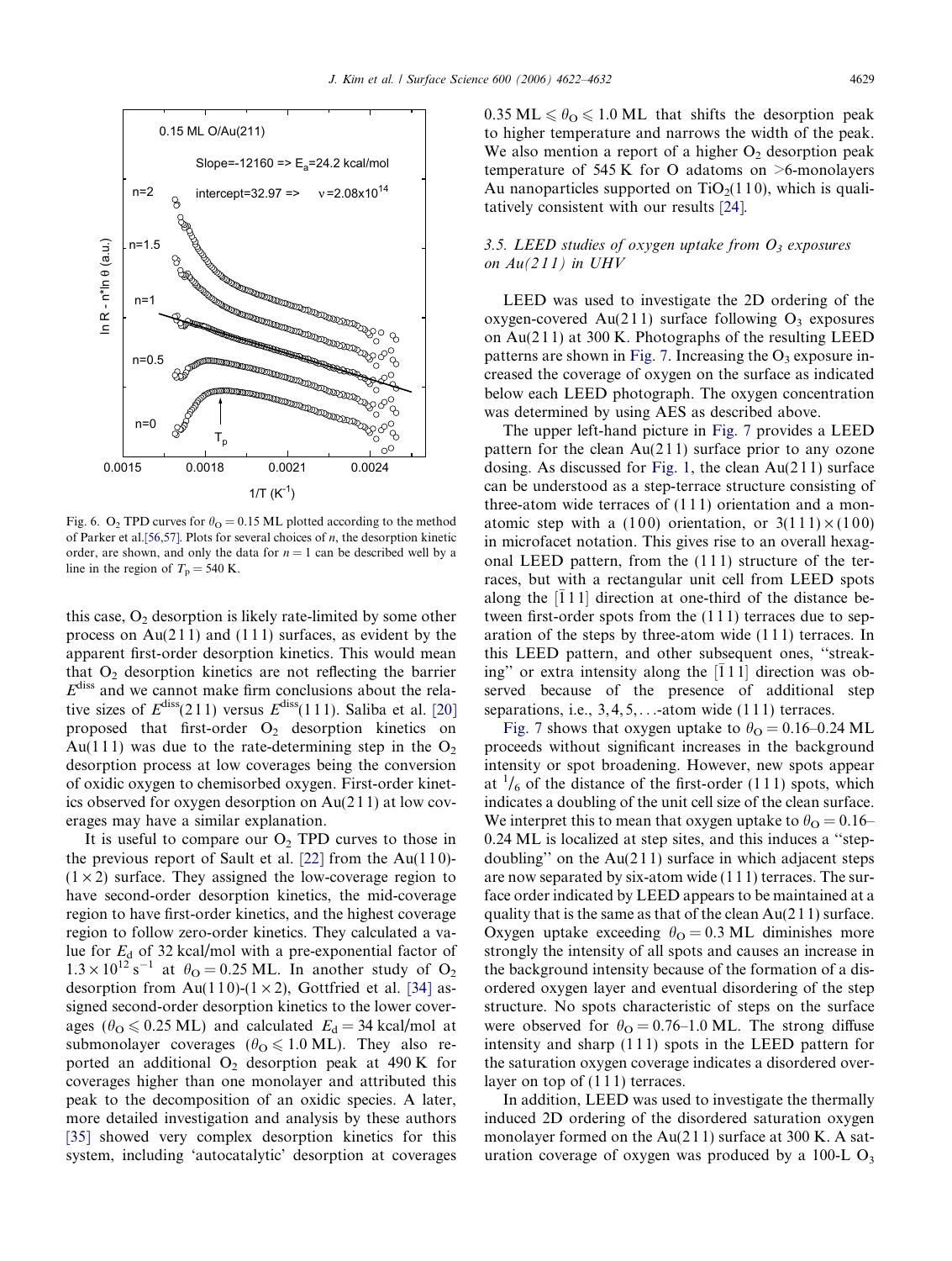<span id="page-8-0"></span>

Fig. 7. Photographs of the LEED patterns observed after increasing doses of  $O_3$  on Au(211) at 300 K. The incident beam energy for LEED was 75 eV. The corresponding oxygen concentration determined by using AES is shown below each LEED photograph.

exposure on the  $Au(211)$  surface at 300 K, and then the crystal was flashed to increasingly higher temperatures. Photographs of the resulting LEED patterns are shown in [Fig. 8](#page-9-0). Heating the sample also reduces the coverage of oxygen adatoms on the surface and we used AES to quantitatively evaluate this change, and these results are reported below each LEED photograph presented in [Fig. 8](#page-9-0).

In the upper left-hand corner of [Fig. 8](#page-9-0), the LEED patterns for a clean  $Au(211)$  surface and a disordered oxygen monolayer with  $\theta_{\rm O} = 0.94$  ML formed on the Au(211) surface at 300 K are shown for comparison. Flashing the sample briefly to 490 K desorbs a small amount of oxygen as  $O_2$  to leave  $\theta_{\Omega} = 0.74$  ML on the surface, and this removes much of the diffuse background intensity, causes streaking along the  $\left[ \overline{1} 1 1 \right]$  direction, and produces new spots consistent with step-doubling compared to the clean  $Au(211)$ surface. This surface is much more ordered than was observed at the similar oxygen coverage (0.76 ML) shown in Fig. 7. Heating the crystal to temperatures of 500 or 510 K leaves large coverages of oxygen on the surface and produces increasingly ordered LEED patterns. Flashing to 520 K reduces  $\theta_{\rm O}$  to 0.17 ML and leaves only the oxygen that desorbs in a peak in TPD that we associated with step sites. This produces very clear LEED spots at  $\frac{1}{6}$  of the distance of the (111) spots along the [111] direction because of step doubling. In addition, a new periodicity appears at  $1/2$  of the distance in the  $\left[ \overline{1} 1 1 \right]$  direction as faint streaks along the  $[\bar{1}11]$  direction. This implies an expansion of the unit cell in real space by a factor of two in the  $\left[ \overline{1} 1 1 \right]$  direction. Heating to 530 K removes this latter periodicity, but evidently even  $\theta_{\rm O} = 0.04$  ML is sufficient to stabilize the step-doubled surface structure. Flashing the crystal to 540 K removes nearly all of the oxygen, and flashing to 600 K does remove all of the oxygen and produces a clean surface. LEED patterns from both of these surfaces show only the pattern characteristic of the clean Au( $211$ ) surface.

In previous related studies, oxygen-induced step-doubling was observed on the  $Cu(211)$  surface along with a transition from monatomic to double-height steps [\[58,59\]](#page-10-0). It was reported that oxygen adsorbed without any change in the 2D order at the surface below 250 K, while the surface started to reconstruct and form double-step structures for  $\theta_{\rm O} = 0.05$ –0.10 ML at temperatures above 300 K. The reconstruction started initially at the step edges, and the double step was stable up to 800 K.

Disordering at the surface induced by oxygen adsorp-tion has been reported on Au(111) [\[20\]](#page-10-0) and Au(110)- $(1 \times 2)$  [\[22,34\].](#page-10-0) The clean Au(111) surface reconstructs in UHV to a  $(3 \times 22)$ -rect. pattern in which each integralorder spot is closely surrounded by a hexagonal cluster of six spots [\[60\].](#page-10-0) Low coverages of oxygen adatoms,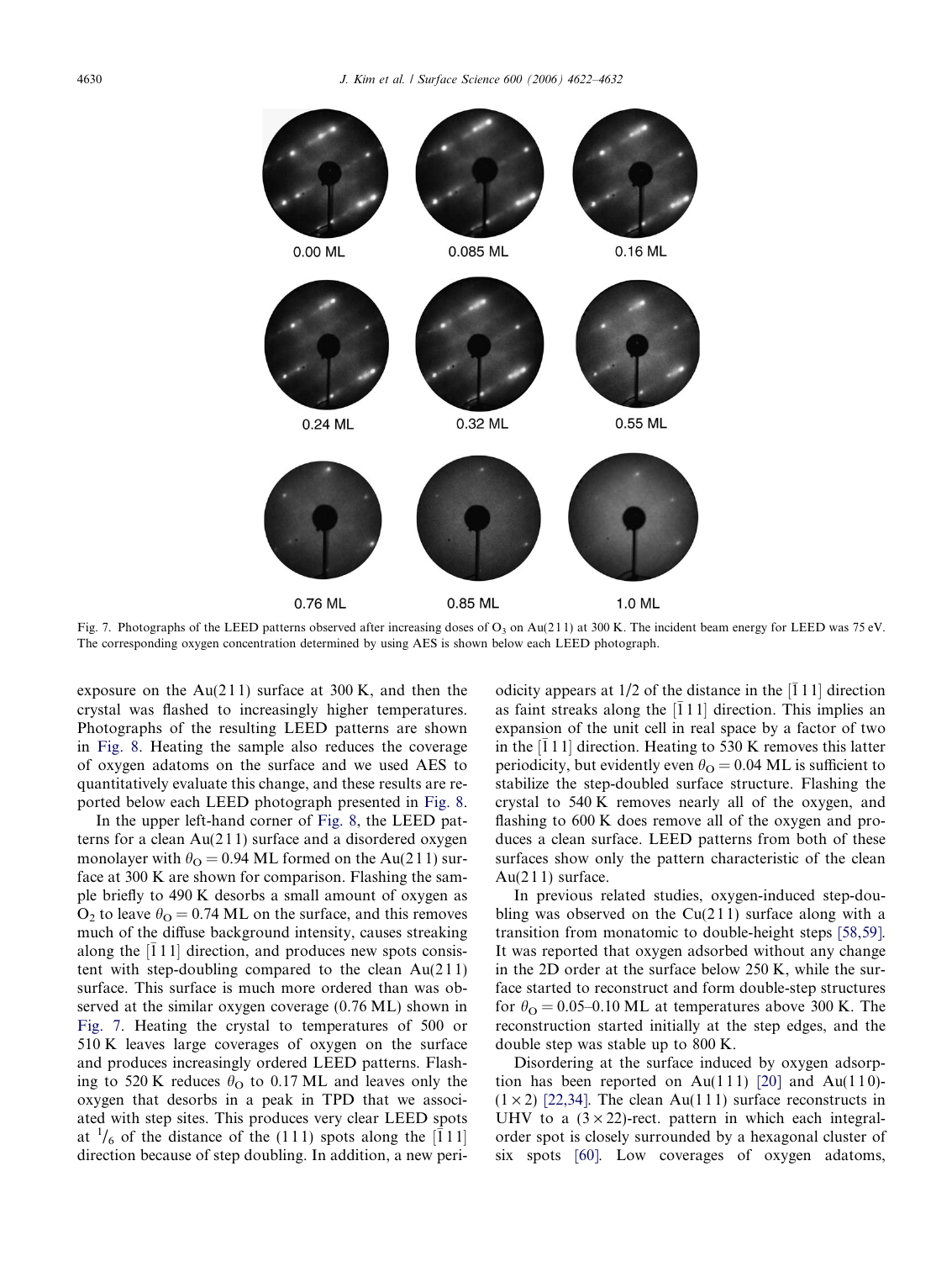

<span id="page-9-0"></span>

Fig. 8. Photographs of the LEED patterns observed after heating the substrate to several temperatures following dosing 100-L O<sub>3</sub> on Au(211) at 300 K. The incident beam energy for LEED was 75 eV. The heating temperature and oxygen concentration is shown below each LEED photograph. Heating the crystal induces ordering of the oxygen adlayer and eventually removes oxygen adsorbed on the surface.

 $\theta_{\rm O}$  < 0.1 ML, lifted this reconstruction and left only sharp, integral-order spots characteristic of the unreconstructed (1 1 1) surface of a face-centered cubic (fcc) crystal. Higher coverages ( $\theta_{\text{O}} \ge 0.22 \text{ ML}$ ) induced streaks to appear between each of the integral-order spots. At  $\theta_{\rm O} = 1.0$  ML at 300 K, the diffuse background in the LEED pattern became so bright that the substrate LEED spots were nearly obscured. A recent STM study by Min et al. [\[33\]](#page-10-0) reveals how this reconstruction occurs on the  $Au(111)$  surface. Oxygen adatoms induce a release of Au atoms from the elbows of the  $(3 \times 22)$ -rect. structure to form a 'striped soliton-wall' structure at an oxygen coverage of 0.4 ML. Sault et al. [\[22\]](#page-10-0) and Gottfried et al. [\[34\]](#page-10-0) also reported a disruption of the long-range order of the  $Au(110)$  surface caused by a saturation coverage of oxygen adatoms.

## 4. Conclusions

The primary conclusion of our investigations is that the unstrained  $Au(211)$  surface does not have a particularly special reactivity associated with the inherent structure of the surface or the step sites that are present on this crystal face for dissociating molecular oxygen  $(O_2)$ . Our experiments establish that  $O_2$  thermal dissociation is not facile on this surface, and  $O<sub>2</sub>$  did not dissociate to produce oxygen adatoms on the stepped Au(211) surface for large  $O<sub>2</sub>$ 

exposures under UHV conditions or even under high-pressure conditions of 700-Torr  $O_2$  in a reaction cell for 5 min with the sample at 300–450 K. No surface-bound oxygen was detected by TPD or AES following any  $O_2$  exposures investigated. We place a lower limit on the barrier for  $O_2$ dissociative adsorption,  $E^{diss}$ , of 27 kcal/mol on the stepped  $Au(211)$  surface.

Ozone  $(O_3)$  could be used to produce oxygen adatoms at the  $Au(211)$  surface with a saturation coverage of  $\theta_{\rm O}$  = 0.90 ML. TPD revealed the oxygen adsorbed at step sites was bound more tightly than at terrace sites. The oxygen desorption energy,  $E_d$ , for the oxygen adsorbed at step sites ( $\theta_{\text{O}} \leq 0.15 \text{ ML}$ ) was estimated by using Redhead analysis to be  $E_d = 34$  kcal/mol and for oxygen adsorbed at terrace sites  $E_d$  was estimated to be 33 kcal/mol near saturation coverage ( $\theta_{\text{O}} = 0.90 \text{ ML}$ ). O<sub>2</sub> desorption from the step sites ( $\theta_{\text{O}} \leq 0.15 \text{ ML}$ ) occurs at constant temperature and appears to follow first-order kinetics. Changes observed in LEED during oxygen uptake were interpreted as oxygen-induced step doubling on the Au(2 1 1) surface at low-coverage ( $\theta_{\text{O}} = 0.08 - 0.17 \text{ ML}$ ) and extensive disruption of 2D ordering at the surface for saturation coverages of oxygen ( $\theta_{\rm O} \geqslant 0.9$  ML).

In summary, the  $Au(211)$  surface has a reactivity for dissociating  $O<sub>2</sub>$  and a chemistry for surface oxygen that quite closely resembles that of the other bulk Au surfaces